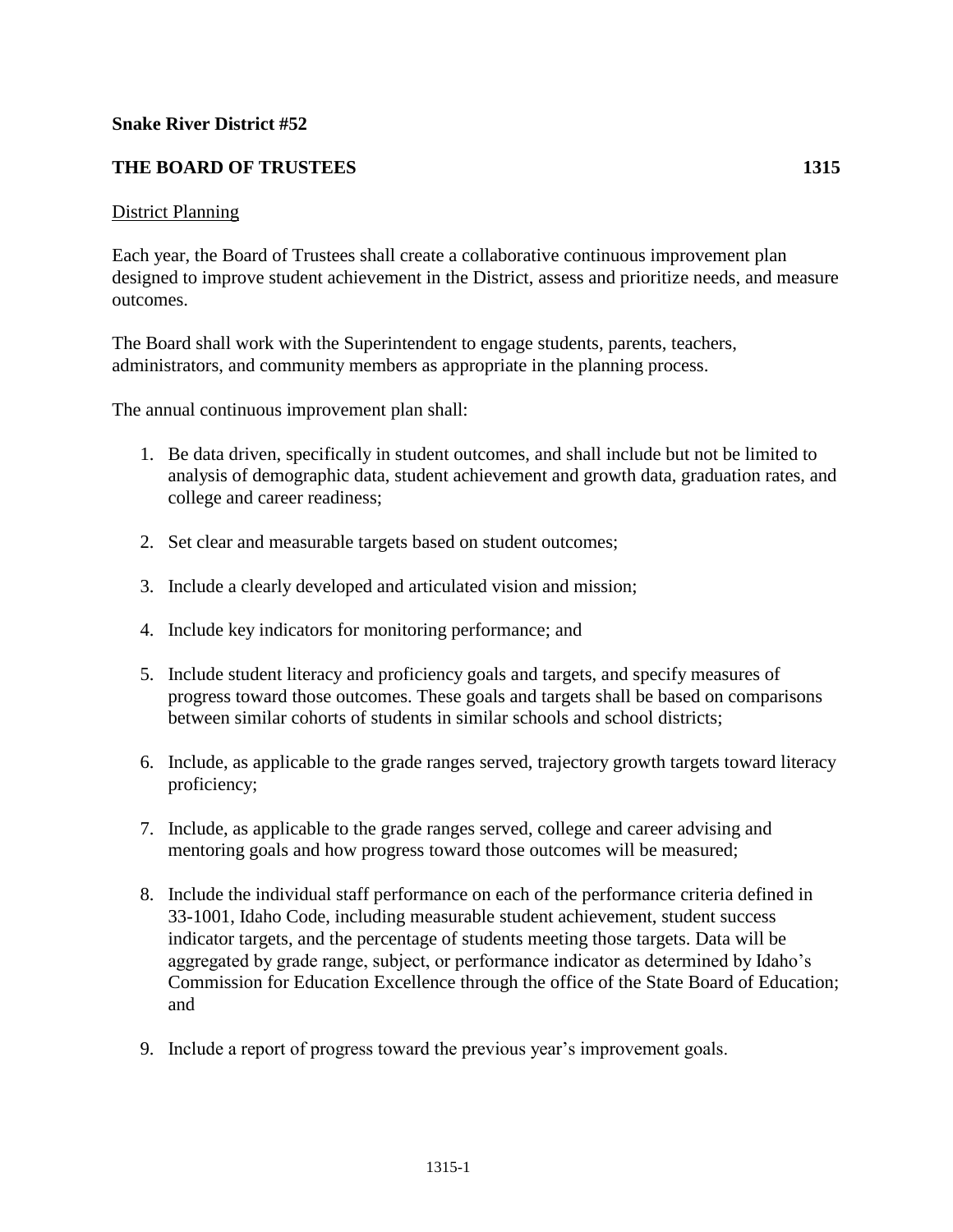Multiple measures may be used to determine student readiness and improvement. At a minimum, the Board may set a benchmark for each of the following metrics:

- 1. **Career and College Readiness**: The number and percentage of students meeting the college ready benchmark in mathematics and English Language Arts on a State recognized college entrance exam. Improvement shall be measured by year over year growth in the percentage of students meeting the college readiness benchmark.
- 2. **High School Readiness**: The number and percentage of students meeting proficient or advanced on the 8<sup>th</sup> grade Idaho Standards Achievement Test in mathematics and English language usage. Improvement shall be measured by year over year growth in the percentage of students scoring proficient or advanced.
- 3. **7 th Grade Readiness**: The number and percentage of students meeting proficient or advanced on the 6<sup>th</sup> grade Idaho Standards Achievement Test in mathematics and English language usage. Improvement shall be measured by year over year growth in the percentage of students scoring proficient or advanced.
- 4. **4 th Grade Reading Readiness**: The number and percentage of students reading at grade level on the spring 3rd grade statewide reading assessment. Improvement shall be measured by year over year growth in the percentage of students scoring at grade level.
- 5. **3 rd Grade Reading Readiness**: The number and percentage of students reading at grade level on the spring 2nd grade statewide reading assessment. Improvement shall be measured by year over year growth in the percentage of students scoring at grade level.
- 6. **2 nd Grade Reading Readiness**: The number and percentage of students reading at grade level on the spring 1<sup>st</sup> grade statewide reading assessment. Improvement shall be measured by year over year growth in the percentage of students scoring at grade level.
- 7. **1 st Grade Reading Readiness**: The number and percentage of students reading at grade level on the spring kindergarten statewide reading assessment. Improvement shall be measured by year over year growth in the percentage of students scoring at grade level.

The Board may use the following assessment tools for measuring student achievement and growth:

- 1. Idaho Standards Achievement Test (ISAT), including interim ISAT assessments;
- 2. Student learning objectives;
- 3. Teacher-constructed assessments of student growth;
- 4. Pre and post tests, including District-adopted tests;
- 5. Performance-based assessments;
- 6. Idaho Reading Indicator, which is a required assessment tools for applicable staff;
- 7. College entrance exams or preliminary college entrance exams such as PSAT, SAT, PACT, and ACT;